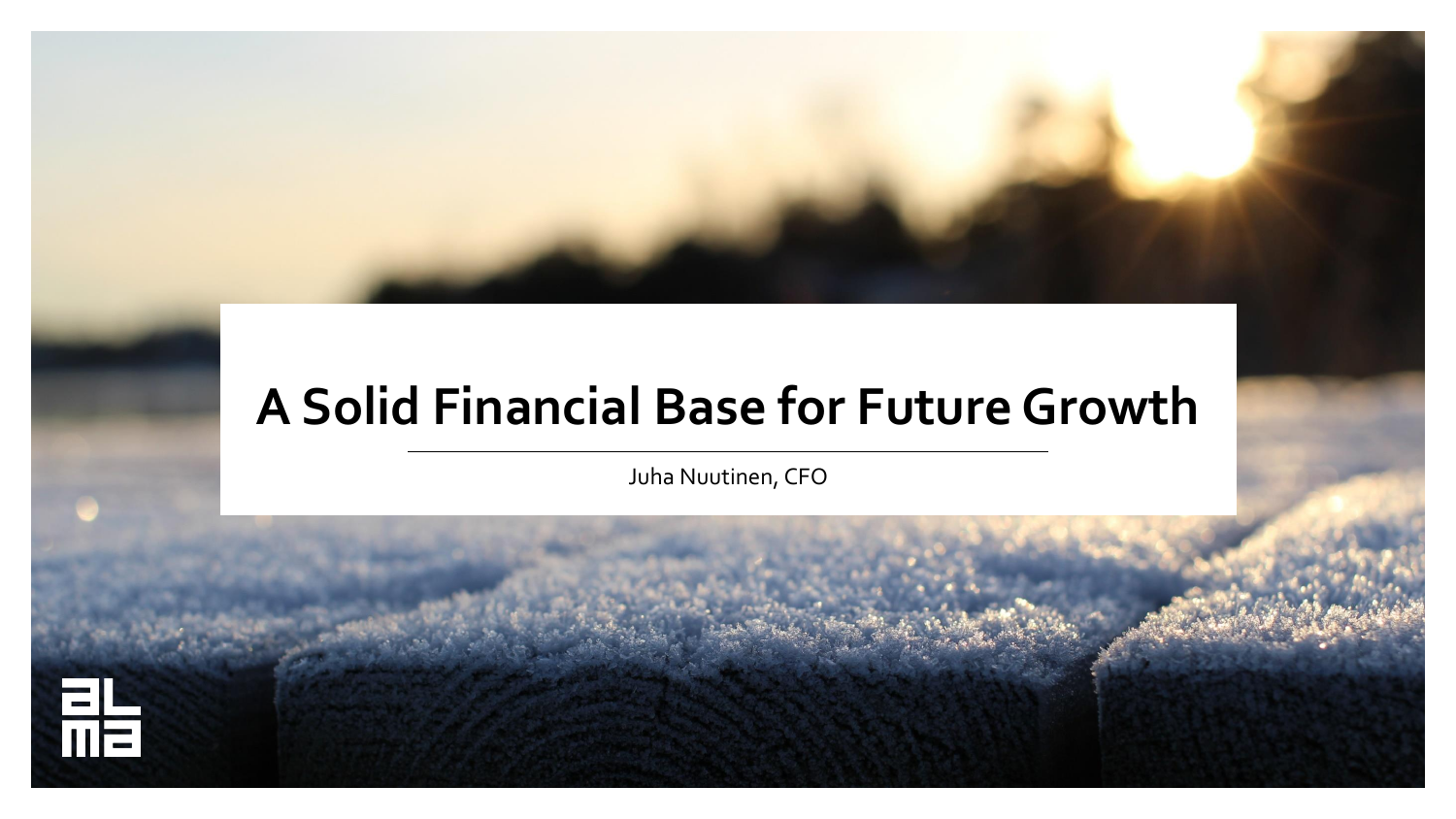# **Strong track record of profitable growth**

**Group's profitability has continued on a strong growth path since 2015** 



5-year revenue growth CAGR 3.7 %, organic growth CAGR 2.5 % The share of digital is approaching 50 % share of revenues.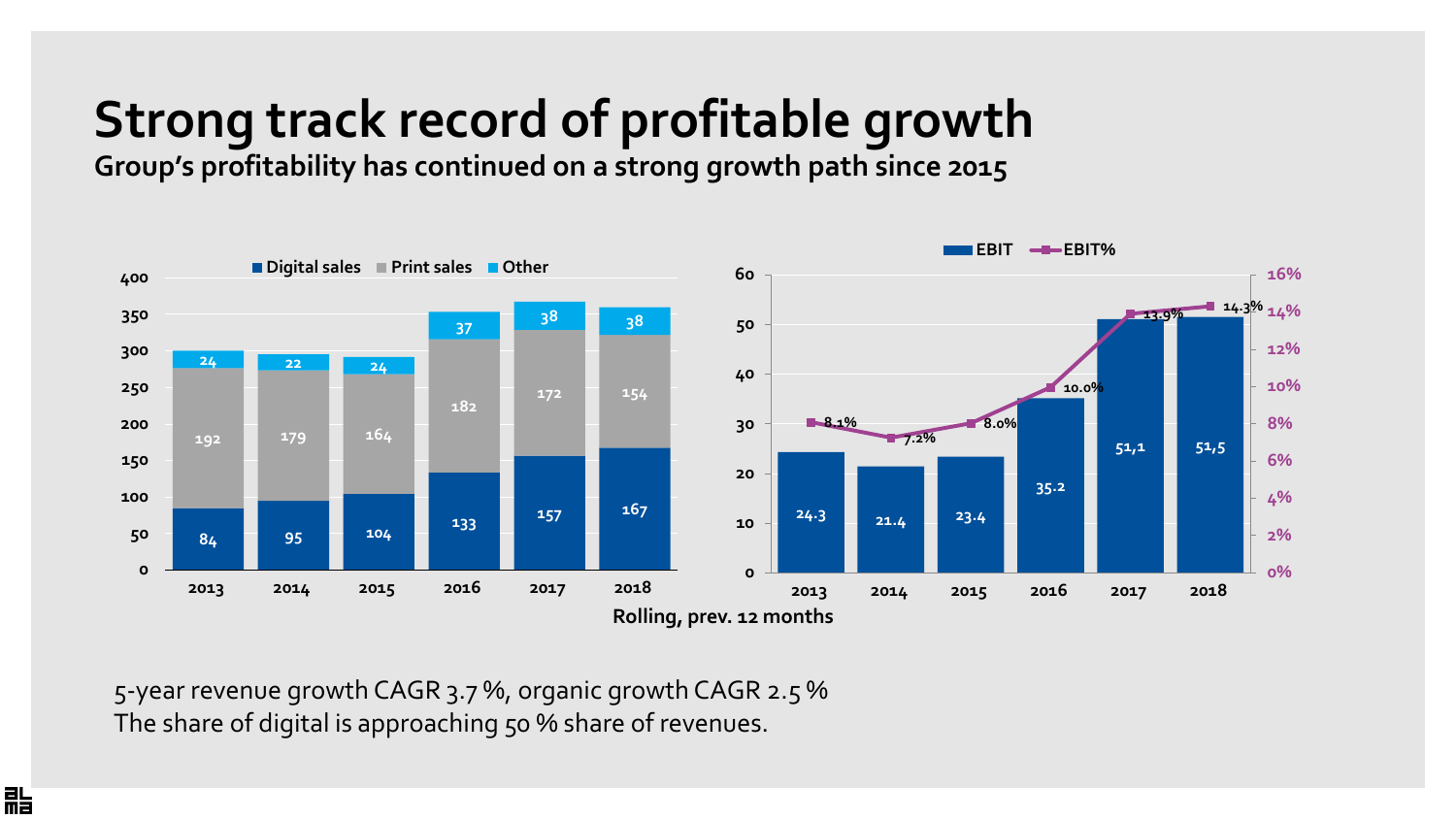### **Alma Markets: our growth driver**



5-year revenue growth CAGR 14.1%, organic growth CAGR 14.3%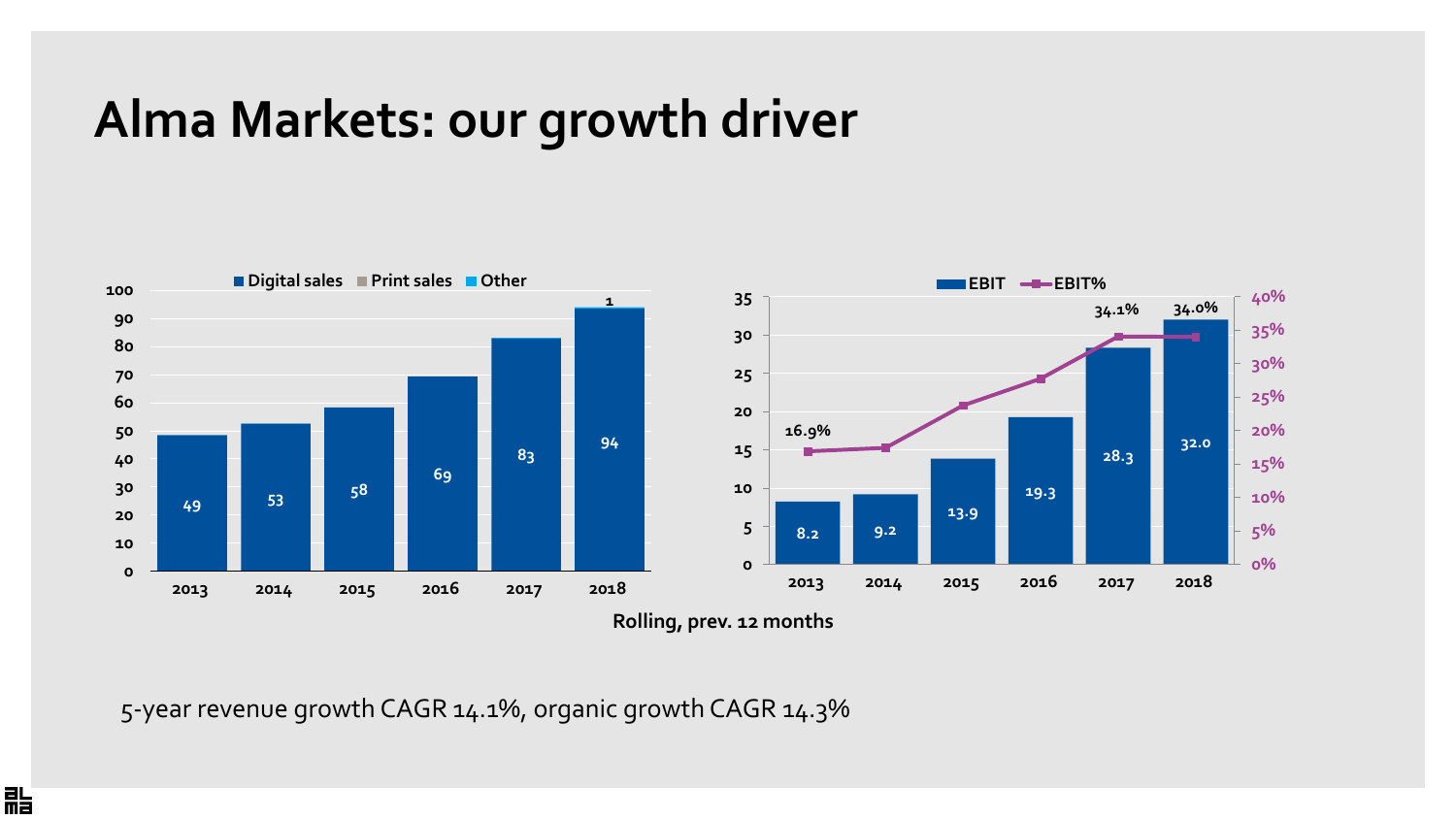# **Alma Talent: strong professional media turning digital**



5-year revenue growth CAGR 14.1%, organic growth CAGR 0.5%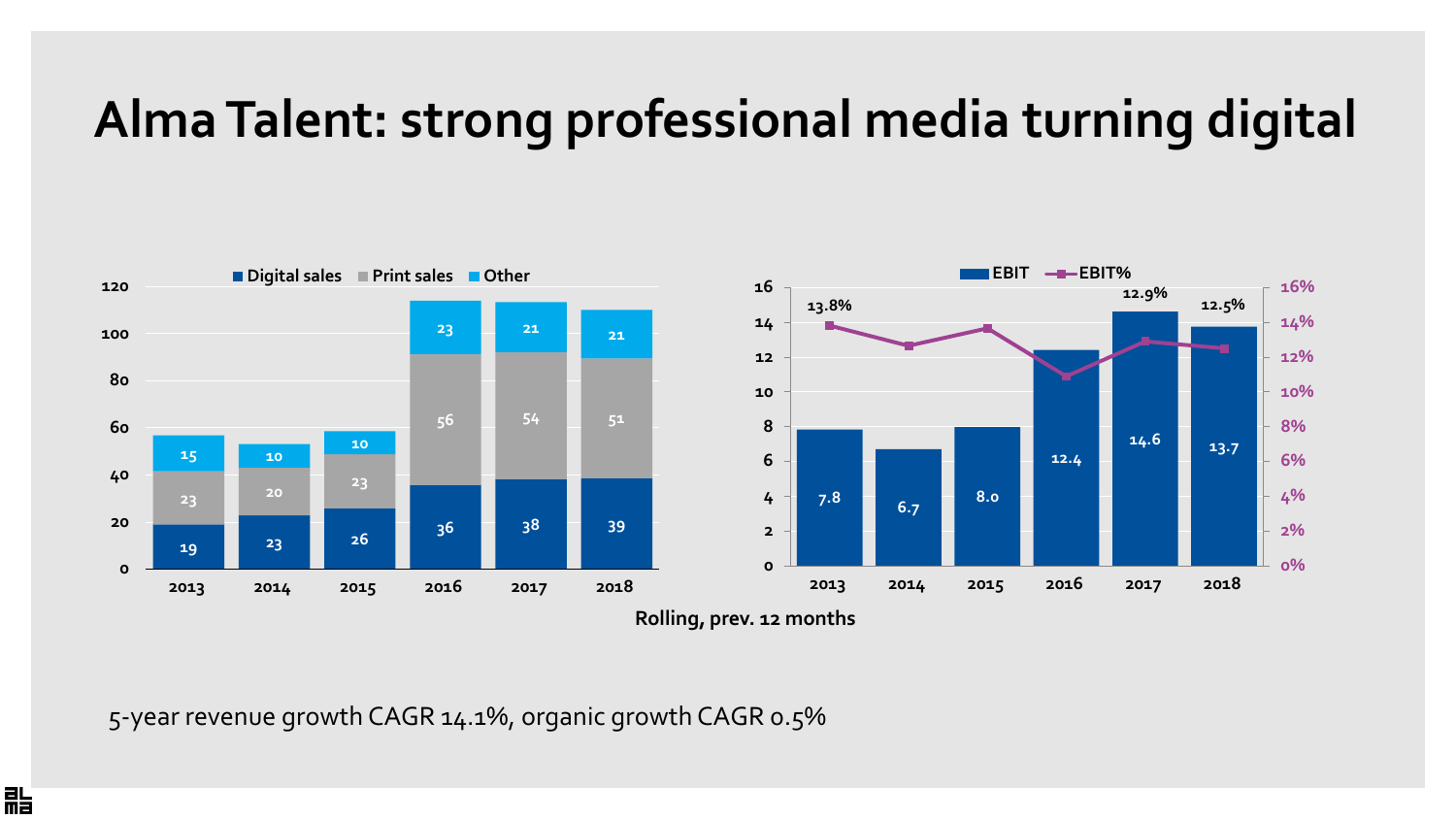### **Alma Consumer: resilient profitability in declining market**



5-year revenue growth CAGR -4.3%, organic growth CAGR -1.1%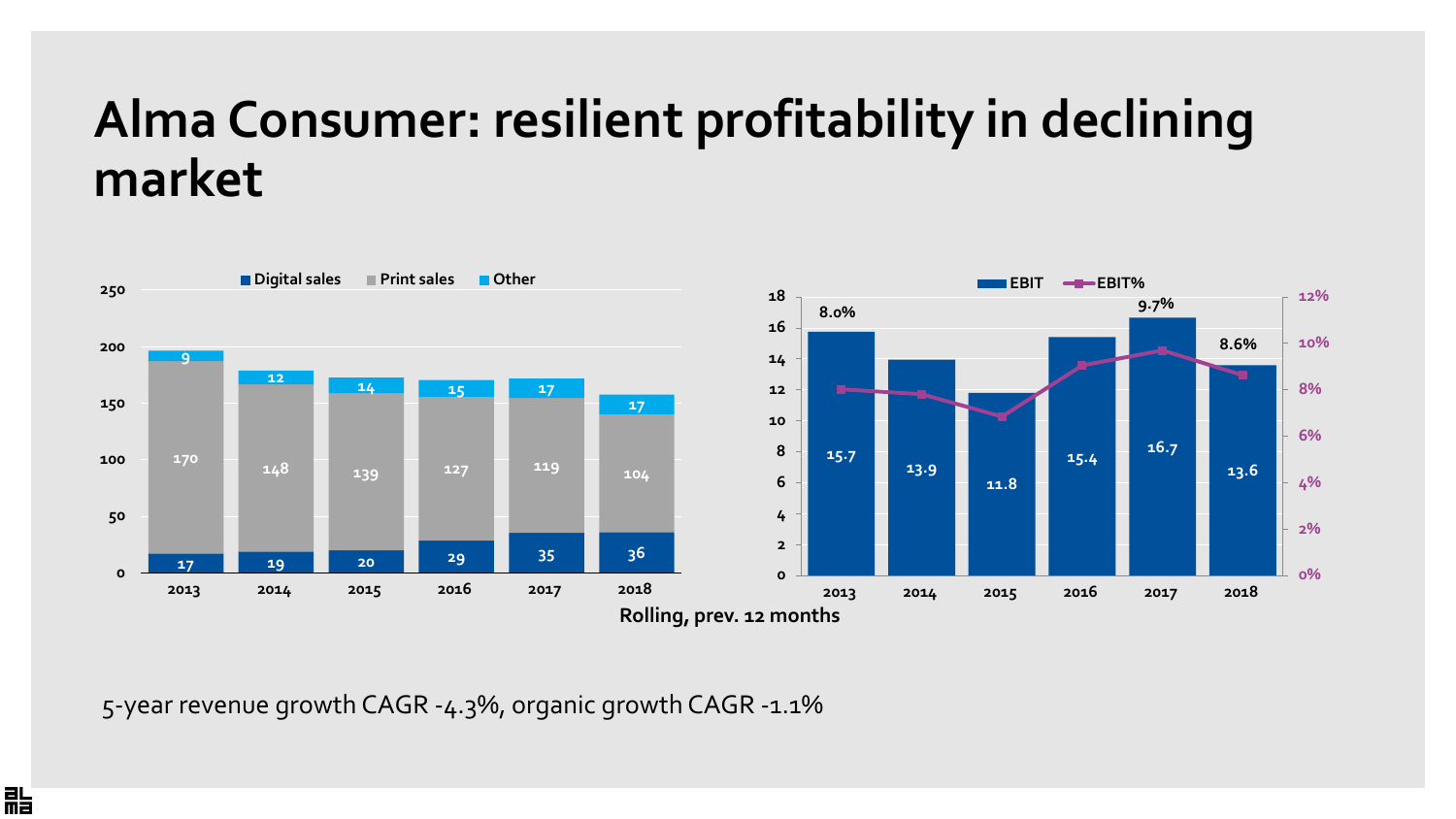#### **Breakdown of costs**

脂



**Rolling, prev. 12 months**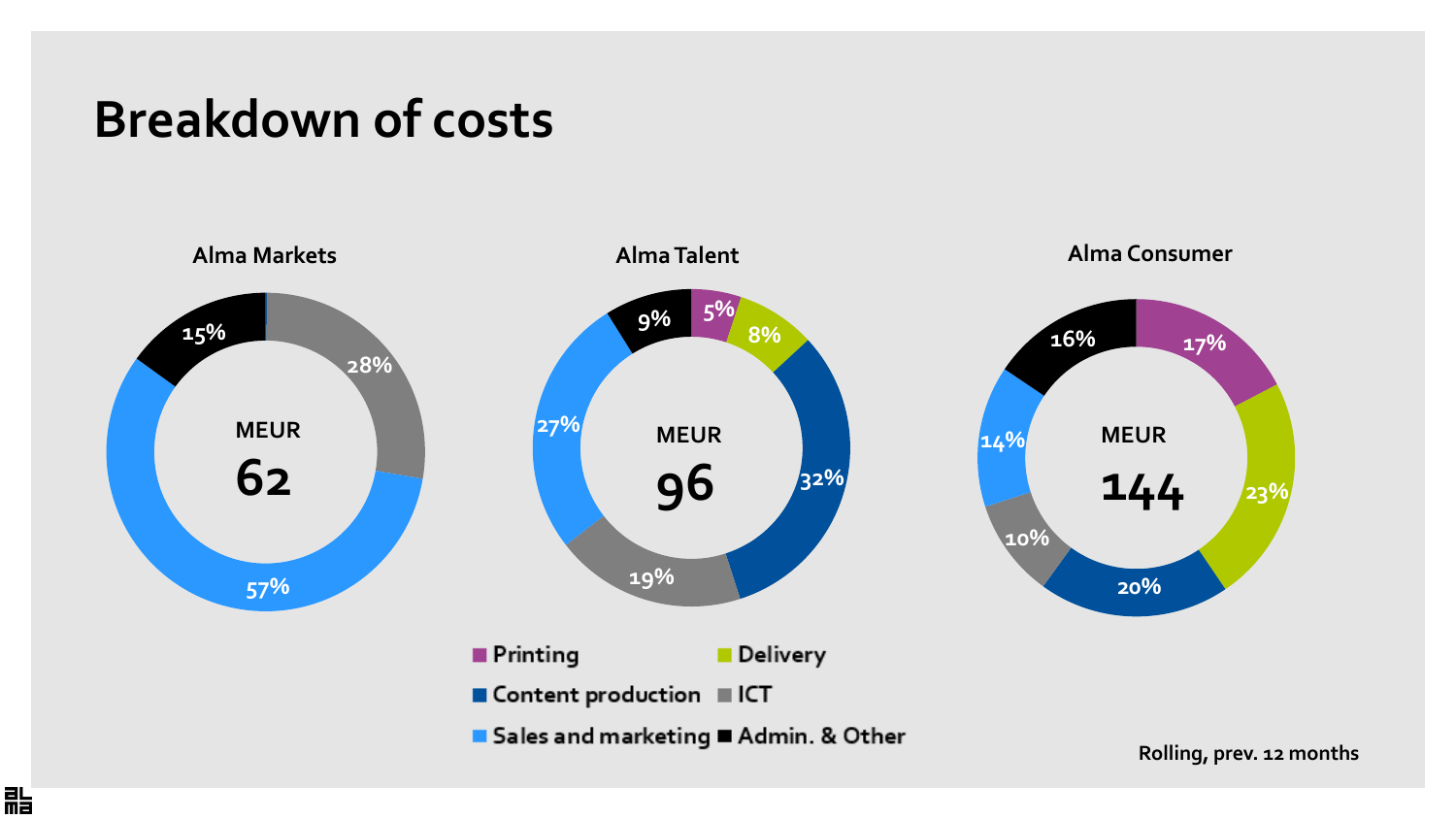#### **Significant deleveraging achieved Net debt and gearing**



- Strong cash flow from the businesses has enabled a significant reduction in debt
- Head room for M&A activities MEUR 175 (2.5 X net debt/EBITDA)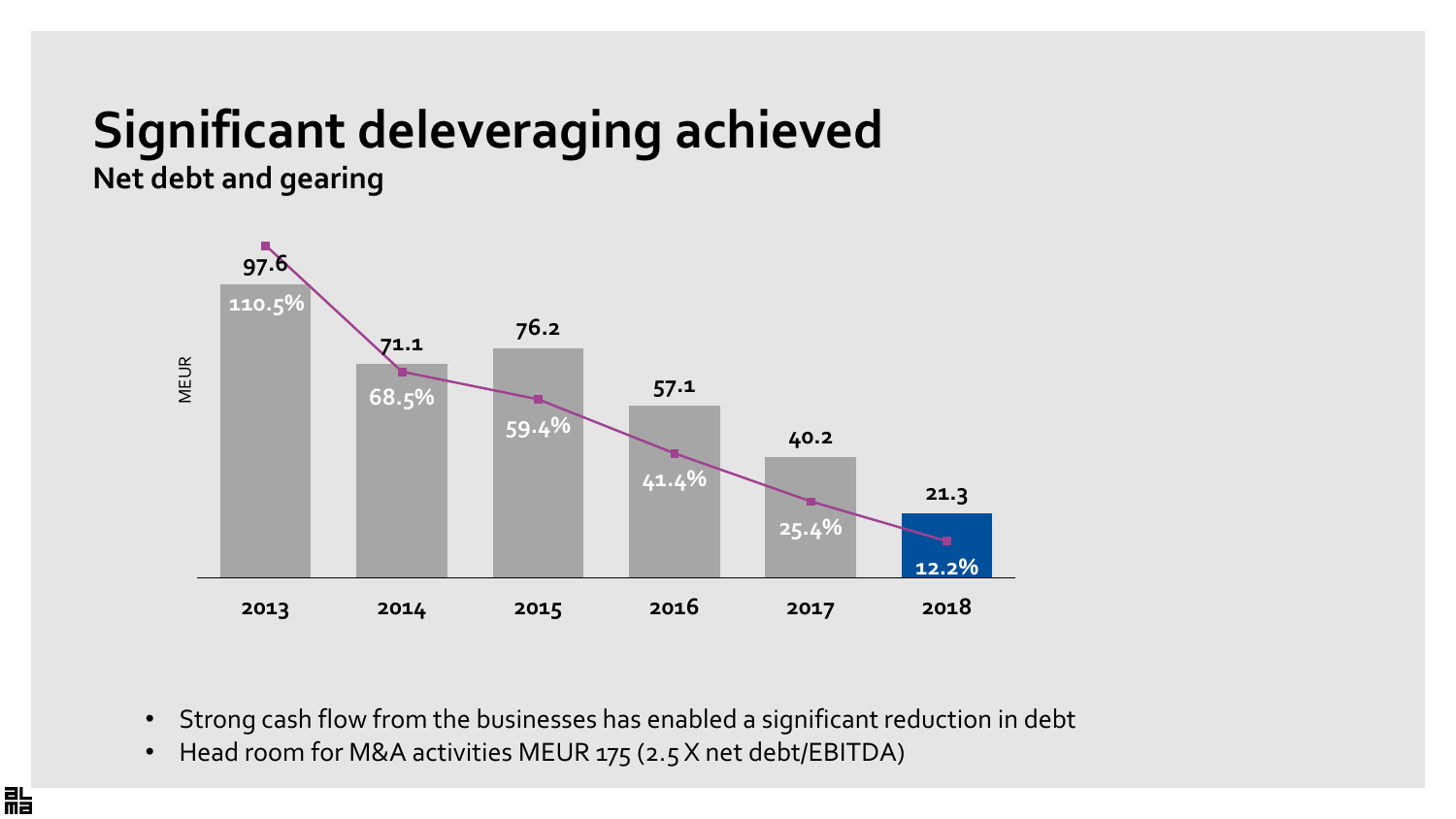#### **IFRS 16**

**Assets**



#### **Operating profit, adjusted**

- Lease agreements recognised in the balance sheet as assets and interest-bearing liabilities
- Rent expenses replaced by depreciation and interest expense in the income statement

#### **Impacts of the new standard:**

- Operating profit and EBITDA will increase
- ROI% will decrease
- Interest-bearing net debt and net debt/EBITDA to increase
- No changes to total cash flow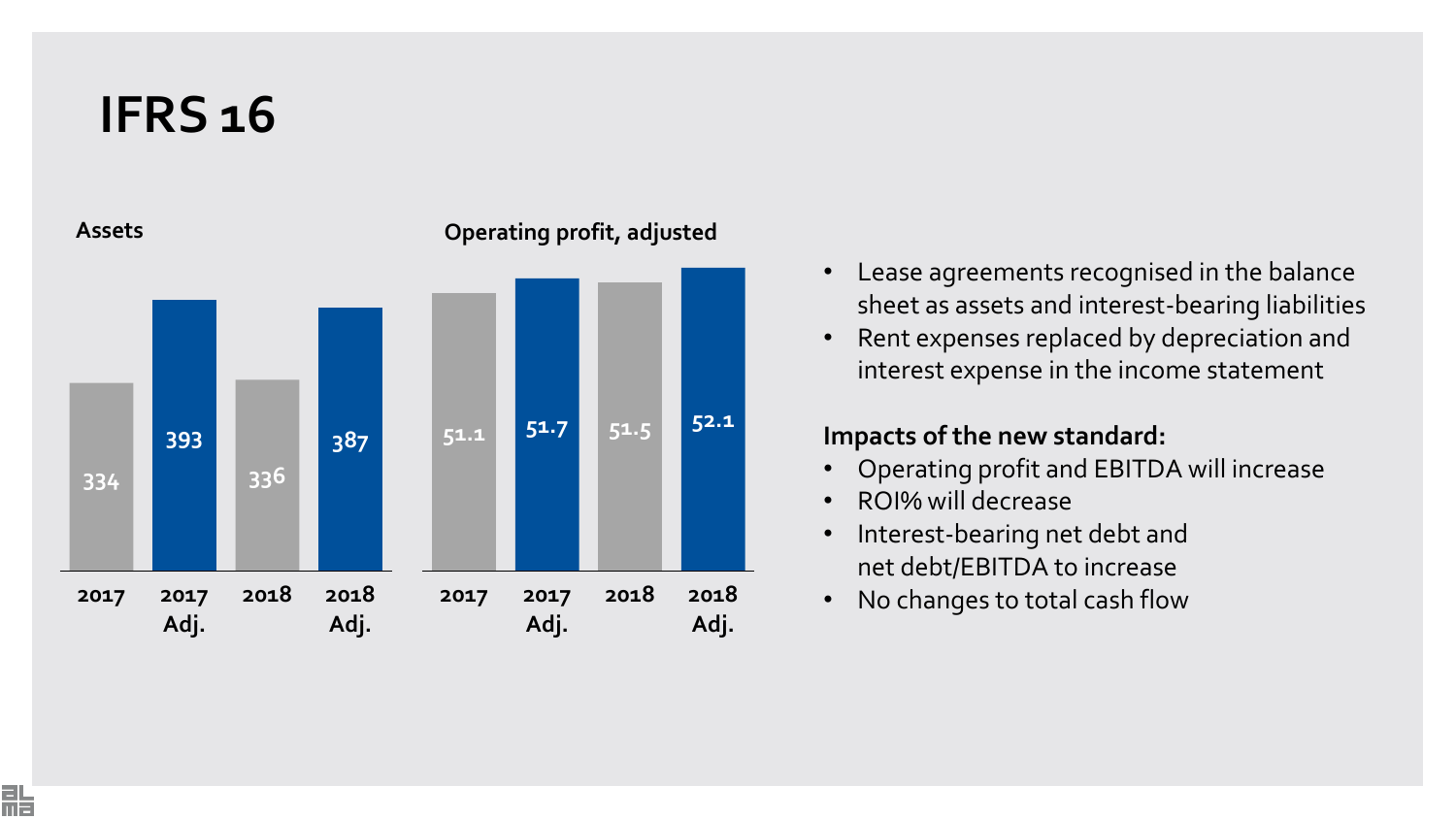## **Strong capacity to invest and raise dividends**



骷

- Business generates significant free cash flow
- Capex level on average MEUR 4–5 per year
- The lower cash flow in 2018 is due to taxes and change in working capital. The latter will be rectified during the remainder of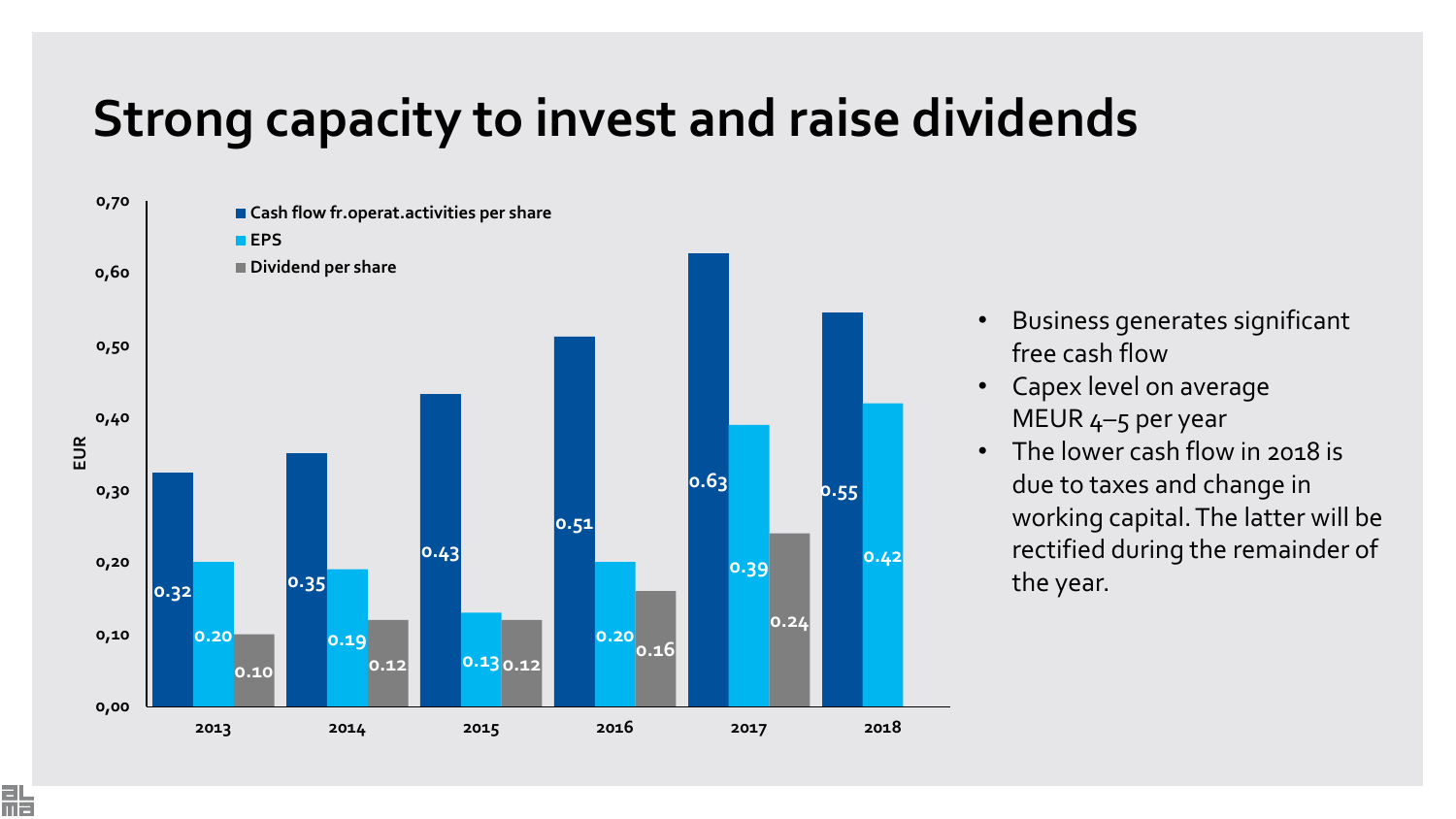#### **Updated Long Term Financial targets**



脂